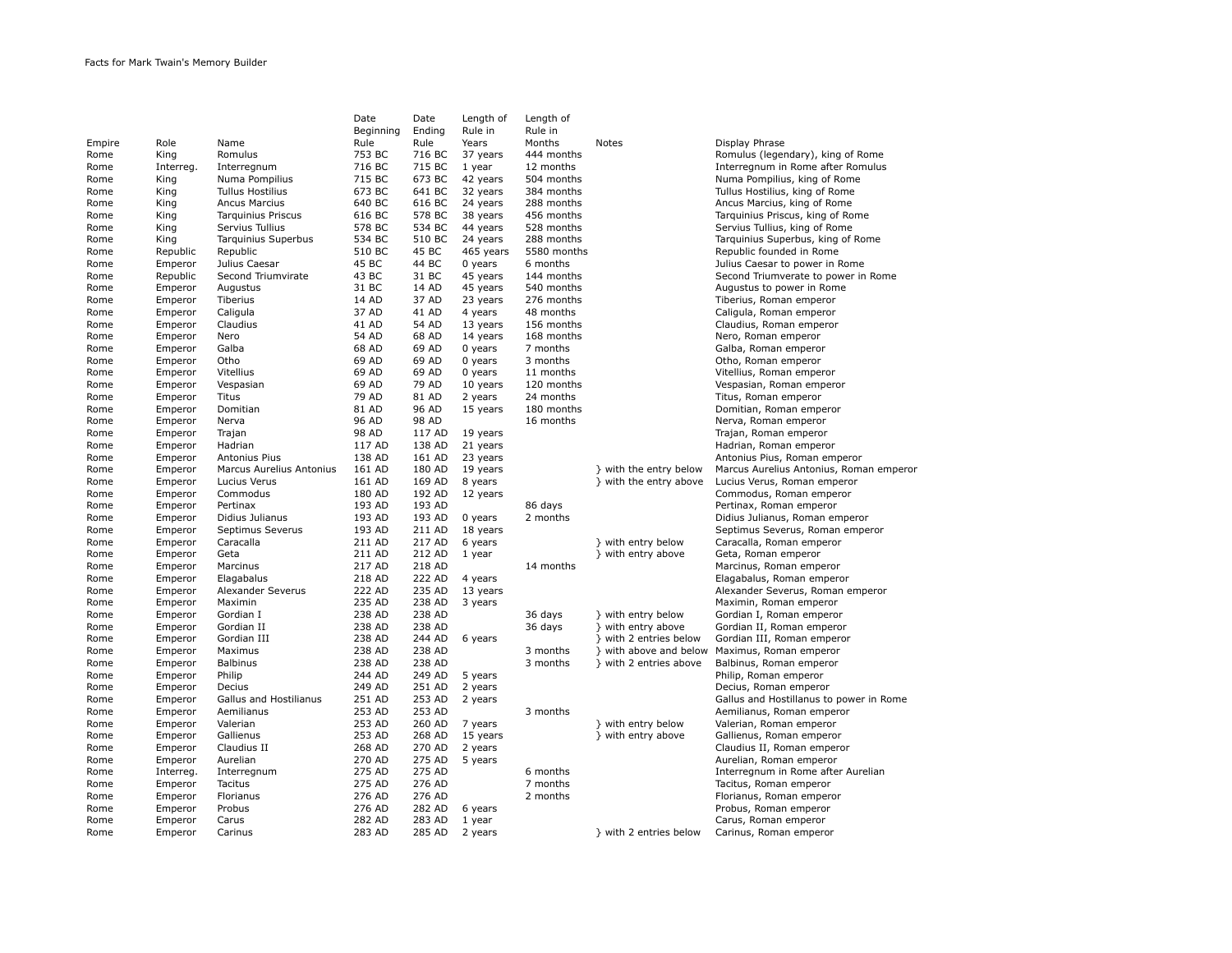| Rome         | Emperor   | Numerian                             | 283 AD  | 284 AD | 1 year           |           |                        | } with above and below Numerian, Roman emperor |
|--------------|-----------|--------------------------------------|---------|--------|------------------|-----------|------------------------|------------------------------------------------|
| Rome         | Emperor   | Diocletian                           | 284 AD  | 286 AD | 2 years          |           | } with 2 entries above | Diocletian, Roman emperor                      |
|              |           |                                      |         |        |                  |           |                        |                                                |
| Rome         | Emperor   | Diocletian                           | 286 AD  | 305 AD | 19 years         |           |                        | Diocletian, Roman emperor (East)               |
| Rome         | Emperor   | Maximian                             | 286 AD  | 305 AD | 19 years         |           |                        | Maximian, Roman emperor (West)                 |
| Rome         | Emperor   | Galerius                             | 305 AD  | 311 AD | 6 years          |           |                        | Galerius, Roman emperor (East)                 |
| Rome         | Emperor   | Maximin II                           | 308 AD  | 313 AD | 5 years          |           |                        | Maximin II, Roman emperor (East)               |
| Rome         | Emperor   | Licinius                             | 307 AD  | 323 AD | 16 years         |           |                        | Licinius, Roman emperor (East)                 |
| Rome         | Emperor   | Constantius                          | 305 AD  | 306 AD |                  | 15 months |                        | Constantius, Roman emperor (West)              |
| Rome         | Emperor   | Maxentius                            | 306 AD  | 312 AD | 6 years          |           | } with 3 entries below | Maxentius, Roman emperor (West)                |
| Rome         | Emperor   | Maximian                             | 306 AD  | 308 AD | 2 years          |           | }                      | Maximian, Roman emperor (West)                 |
| Rome         | Emperor   | Constantine                          | 306 AD  | 323 AD | 17 years         |           | }                      | Constantine, Roman emperor, first time (West)  |
| Rome         | Emperor   | Valerius Severus                     | 306 AD  | 307 AD | 1 year           |           | }                      | Valerius Severus, Roman emperor (West)         |
| Rome         | Emperor   | Constantine                          | 323 AD  | 337 AD | 14 years         |           |                        | Constantine again Roman emperor                |
| Rome         | Emperor   | Constantius II                       | 337 AD  | 353 AD | 16 years         |           |                        | Constantius II, Roman emperor (East)           |
| Rome         | Emperor   | Constantine II                       | 337 AD  | 340 AD | 3 y'rs           |           | } with entry below     | Constantine II, Roman emperor (West)           |
| Rome         | Emperor   | Constans                             | 337 AD  | 350 AD | 13 years         |           | } with entry above     | Constans, Roman emperor (West)                 |
| Rome         | Emperor   | Vetranis                             | 350 AD  | 350 AD |                  | 10 months | } with entry below     | Vetranis, Roman emperor (West)                 |
| Rome         | Emperor   | Magnentius                           | 350 AD  | 353 AD | 3 y'rs           |           | } with entry above     | Magnentius, Roman emperor (West)               |
| Rome         | Emperor   | Constantius II                       | 353 AD  | 361 AD | 8 years          |           |                        | Constantius II, unified empire                 |
| Rome         | Emperor   | Julian                               | 361 AD  | 363 AD | 2 years          |           |                        | Julian, Roman emperor                          |
| Rome         | Emperor   | Jovian                               | 363 AD  | 364 AD |                  | 8 months  |                        | Jovian, Roman emperor                          |
|              |           |                                      | 364 AD  | 364 AD |                  | 10 days   |                        | Interregnum in Rome after Jovian               |
| Rome         | Interreg. | Interregnum                          | 364 AD  | 378 AD |                  |           |                        |                                                |
| Rome         | Emperor   | Valens                               |         |        | 14 years         |           |                        | Valens, Roman emperor (East)                   |
| Rome         | Emperor   | Valentinian                          | 364 AD  | 375 AD | $11 y'$ rs       |           | } with 3 entries below | Valentinian, Roman emperor (West)              |
| Rome         | Emperor   | Gratian                              | 367 AD  | 383 AD | 16 years         |           | }                      | Gratian, Roman emperor (West)                  |
| Rome         | Emperor   | Valentinian II                       | 375 AD  | 392 AD | 17 years         |           | ł                      | Valentinan II, Roman emperor (West)            |
| Rome         | Emperor   | Maximus                              | 383 AD  | 388 AD | 5 years          |           | } with 3 entries above | Maximus rules Rome                             |
| Rome         | Emperor   | Gratian                              | 378 AD  | 379 AD |                  | 5 months  |                        | Gratian rules Roman Empire (East)              |
| Rome         | Emperor   | Theodosius                           | 379 AD  | 394 AD | 15 years         |           |                        | Theodosius, Roman emperor (East)               |
| Rome         | Emperor   | Eugenius                             | 392 AD  | 394 AD | 2 years          |           |                        | Eugenius, Roman emperor (West)                 |
| Rome         | Emperor   | Theodosius                           | 394 AD  | 395 AD |                  | 4 months  |                        | Theodosius, emperor of unified Rome            |
| Rome         | Emperor   | Arcadius                             | 395 AD  | 408 AD | 13 years         |           |                        | Arcadius, Roman emperor (East)                 |
| Rome         | Emperor   | Honorius                             | 395 AD  | 423 AD | 28 y'rs          |           | } with 2 entries below | Honorius, Roman emperor (West)                 |
| Rome         | Emperor   | Constantine (usurper)                | 407 AD  | 411 AD | 4 years          |           |                        | Constantine (usurper), Roman emperor           |
| Rome         | Emperor   | Constantius III                      | 421 AD  | 421 AD |                  | 7 months  |                        | Constantius III, Roman emperor (West)          |
| Rome         | Emperor   | Theodosius II                        | 408 AD  | 450 AD | 42 years         |           | } with 2 entries below | Theodosius II, Roman emperor (East)            |
| Rome         | Emperor   | Empress Pulcheria                    | 414 AD  | 453 AD | 39 years         |           | }                      | Pulcheria, empress of Rome (East)              |
| Rome         | Emperor   | Marcian                              | 450 AD  | 457 AD | 7 years          |           | }                      | Marcian, Roman emperor (East)                  |
| Rome         | Emperor   | John (usurper)                       | 423 AD  | 425 AD | 2 years          |           |                        | John the usurper, Roman emperor (West)         |
| Rome         | Emperor   | Valentinian III                      | 425 AD  | 455 AD | 30 years         |           |                        | Valentinian III, Roman emperor (West)          |
| Rome         | Emperor   | Maximus                              | 455 AD  | 455 AD |                  | 3 months  |                        | Maximus, Roman emperor (West)                  |
| Rome         | Emperor   | Avitus                               | 455 AD  | 456 AD | 1 year           |           |                        | Avitus, Roman emperor (West)                   |
| Rome         | Emperor   | Ricimer, "Patrician"                 | 456 AD  | 457 AD | 1 year           |           |                        | Ricimer, Roman emperor, first time (West)      |
| Rome         | Emperor   | Majorian                             | 457 AD  | 461 AD | 4 years          |           |                        | Majorian, Roman emperor (West)                 |
| Rome         | Emperor   | Leo I                                | 547 AD  | 574 AD | 17 years         |           |                        | Leo I, Roman emperor (East)                    |
| Rome         | Emperor   | Leo II                               | 473 AD  | 474 AD | 1 year           |           |                        | Leo II, Roman emperor (East)                   |
| Rome         | Emperor   | Libius Severus                       | 461 AD  | 465 AD | 4 years          |           |                        | Libius Severus, Roman emperor (West)           |
| Rome         | Emperor   | Ricimer, "Patrician"                 | 465 AD  | 467 AD |                  | 18 months |                        | Ricimer, Roman emperor again (West)            |
|              | Emperor   | Anthemius                            | 467 AD  | 472 AD | 5 years          |           | } with entry below     | Anthemius, Roman emperor (West)                |
| Rome<br>Rome | Emperor   |                                      | 472 AD  | 472 AD |                  | 7 months  | } with entry above     |                                                |
|              |           | Olybrius                             |         |        |                  |           |                        | Olybrius, Roman emperor (West)                 |
| Rome         | Emperor   | Glycerius                            | 473 AD  | 474 AD | 1 year           |           |                        | Glycerius, Roman emperor (West)                |
| Rome         | Emperor   | Nepos                                | 474 AD  | 475 AD | 1 year           |           |                        | Nepos, Roman emperor (West)                    |
| Rome         | Emperor   | Augustulus                           | 475 AD  | 476 AD | 1 year           |           |                        | Augustulus, Roman emperor (West)               |
| France       | King      | Hugh Capet                           | 987 AD  | 996 AD | 9 years          |           |                        | Hugh Capet, king of France                     |
| France       | King      | Robert I., "The Pious" or "Th 996 AD |         |        | 1031 AD 35 years |           |                        | Robert I, king of France                       |
| France       | King      | Henry I                              | 1031 AD |        | 1060 AD 29 years |           |                        | Henry I, king of France                        |
| France       | King      | Philip I                             | 1060 AD |        | 1108 AD 48 years |           |                        | Philip I, king in France                       |
| France       | King      | Louis VI., "Le Gros"                 | 1108 AD |        | 1137 AD 29 years |           |                        | Louis VI "Le Gros", king of France             |
| France       | King      | Louis VII., "The Young"              | 1137 AD |        | 1180 AD 43 years |           |                        | Louis VII, king of France                      |
| France       | King      | Philip II., "Augustus"               | 1180 AD |        | 1223 AD 43 years |           |                        | Philip II "Augustus", king of France           |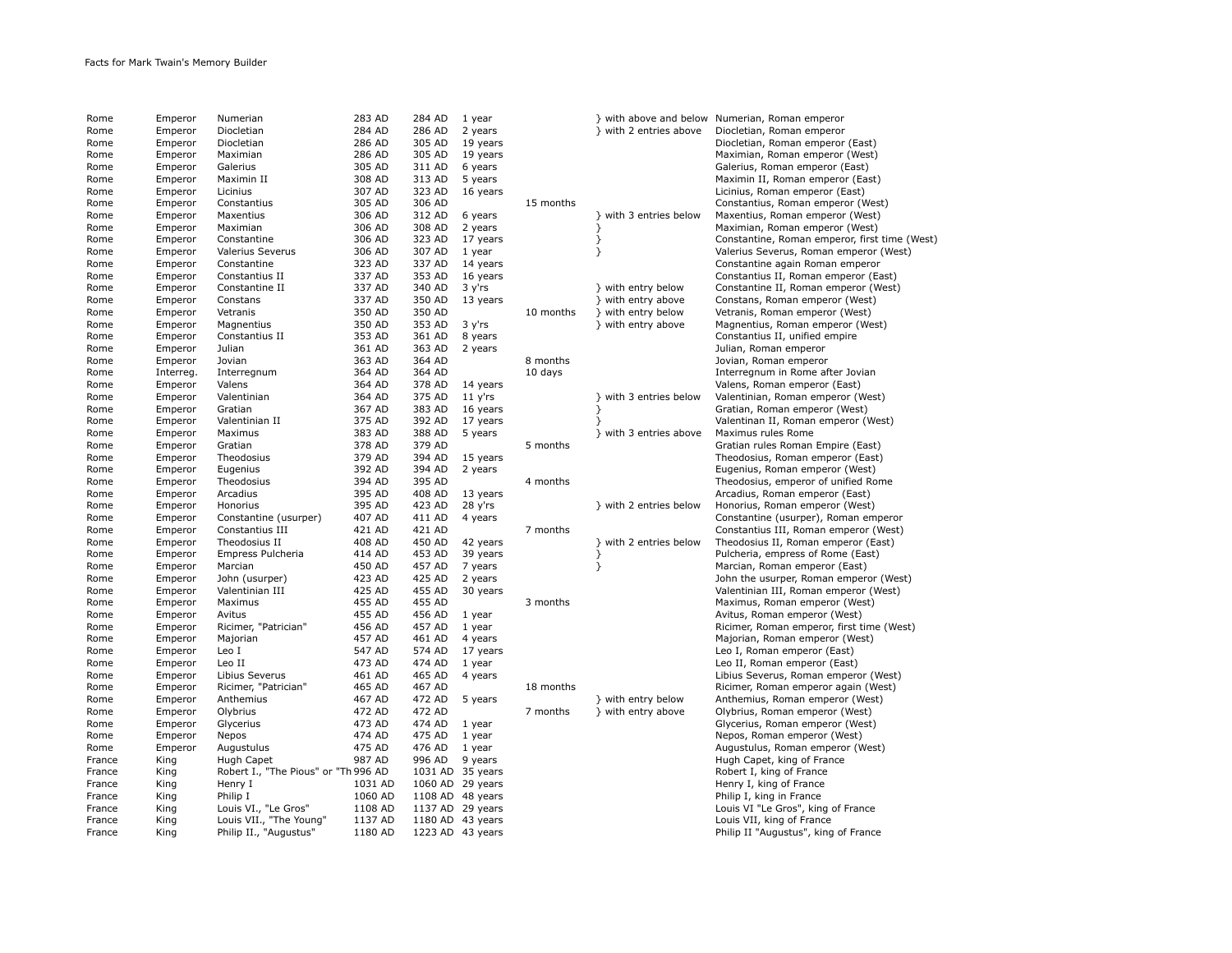| France  | King     | Louis VIII., "The Lion"                          | 1223 AD | 1226 AD          | 3 years   |            |
|---------|----------|--------------------------------------------------|---------|------------------|-----------|------------|
| France  | King     | Louis IX., "Saint"                               | 1226 AD | 1270 AD          | 44 years  |            |
| France  | King     | Philip III., "The Rash"                          | 1270 AD | 1285 AD          | 15 years  |            |
| France  | King     | Philip IV., "The Fair"                           | 1285 AD | 1314 AD          | 29 years  |            |
| France  | King     | Louis X., "The Quarreler"                        | 1314 AD | 1316 AD          | 2 years   |            |
| France  | King     | John I                                           | 1316 AD | 1316 AD          |           | 7 days     |
| France  | King     | Philip V., "The Tall"                            | 1316 AD | 1322 AD          | 6 years   |            |
|         |          |                                                  | 1322 AD | 1328 AD          |           |            |
| France  | King     | Charles IV., "The Fair"                          |         |                  | 6 years   |            |
| France  | King     | Philip VI                                        | 1328 AD | 1350 AD          | 22 years  |            |
| France  | King     | John II., "The Good"                             | 1350 AD | 1364 AD          | 14 years  |            |
| France  | King     | Charles V., "The Wise"                           | 1364 AD | 1380 AD          | 16 years  |            |
| France  | King     | Charles VI                                       | 1380 AD | 1422 AD 42 years |           |            |
| France  | King     | Charles VII., "The Well-Serv: 1422 AD            |         | 1461 AD          | 39 years  |            |
| France  | King     | Louis XI                                         | 1461 AD | 1483 AD          | 22 years  |            |
| France  | King     | Charles VIII                                     | 1483 AD | 1498 AD          | 15 years  |            |
| France  | King     | Louis XII                                        | 1498 AD | 1515 AD          | 17 years  |            |
| France  | King     | Francis I                                        | 1515 AD | 1547 AD          | 32 years  |            |
| France  | King     | Henry II                                         | 1547 AD | 1559 AD          | 12 years  |            |
| France  | King     | Francis II                                       | 1559 AD | 1560 AD          |           | 17 months  |
| France  | King     | Charles IX                                       | 1560 AD | 1574 AD          | 14 years  |            |
| France  | King     | Henry III                                        | 1574 AD | 1589 AD          | 15 years  |            |
| France  | King     | Henry IV                                         | 1589 AD | 1610 AD          | 21 years  |            |
| France  | King     | Louis XIII                                       | 1610 AD | 1643 AD          | 33 years  |            |
| France  | King     | Louis XIV                                        | 1643 AD | 1715 AD          | 72 years  |            |
| France  | King     | Louis XV                                         | 1715 AD | 1774 AD          | 59 years  |            |
|         |          |                                                  | 1774 AD | 1792 AD          |           |            |
| France  | King     | Louis XVI                                        |         |                  | 18 years  |            |
| France  | Commune  | Commune of Paris                                 | 1792 AD | 1792 AD          |           | 6 weeks    |
| France  | Republic | National Convention of the R1792 AD              |         | 1795 AD          | 3 years   |            |
| France  |          | Directory                                        | 1795 AD | 1799 AD          | 4 years   |            |
| France  |          | First Consul Napoleon Bonaparte                  | 1799 AD | 1804 AD          | 4.5 years |            |
| France  | Emperor  | Napoleon I                                       | 1804 AD | 1814 AD          | 10 years  |            |
| France  | King     | Louis XVIII                                      | 1815 AD | 1824 AD          | 9 years   |            |
| France  | King     | Charles X                                        | 1824 AD | 1830 AD          | 6 years   |            |
| France  |          | Lieutenant-C Louis-Philippe                      | 1830 AD | 1830 AD          |           | 6 days     |
| France  |          | King of the F Louis-Philippe                     | 1830 AD | 1848 AD          | 18 years  |            |
| France  |          | President of Jacques Charles Dupont de I 1848 AD |         | 1848 AD          |           | 2 months   |
| France  |          | President of Louis Eugene Cavaignac              | 1848 AD | 1848 AD          |           | 6 months   |
| France  |          | President of Louis Bonaparte                     | 1848 AD | 1852 AD          | 4 years   |            |
| France  | Emperor  | Napoleon III                                     | 1852 AD | 1870 AD          | 18 years  |            |
| France  | Republic | Third Republic                                   | 1870 AD |                  |           |            |
| England | King     | William                                          | 1066 AD | 1087 AD          | 21 years  |            |
| England | King     | William II                                       | 1087 AD | 1100 AD          | 13 years  |            |
| England | King     | Henry I                                          | 1100 AD | 1135 AD          | 35 years  |            |
| England | King     | Stephen                                          | 1135 AD | 1154 AD          | 19 years  |            |
|         |          |                                                  | 1154 AD | 1189 AD          |           |            |
| England | King     | Henry II                                         | 1189 AD | 1199 AD          | 35 years  |            |
| England | King     | Richard I                                        |         |                  | 10 years  |            |
| England | King     | John                                             | 1199 AD | 1216 AD          | 17 years  |            |
| England | King     | Henry III                                        | 1216 AD | 1272 AD          | 56 years  |            |
| England | King     | Edward I                                         | 1272 AD | 1307 AD          | 35 years  |            |
| England | King     | Edward II                                        | 1307 AD | 1327 AD          | 20 years  |            |
| England | King     | Edward III                                       | 1327 AD | 1377 AD          | 50 years  |            |
| England | King     | Richard II                                       | 1377 AD | 1399 AD          | 22 years  |            |
| England | King     | Henry IV                                         | 1399 AD | 1413 AD          | 14 years  |            |
| England | King     | Henry V                                          | 1413 AD | 1422 AD          | 9 years   |            |
| England | King     | Henry VI                                         | 1422 AD | 1461 AD          | 39 years  |            |
| England | King     | Edward IV                                        | 1461 AD | 1483 AD          | 22 years  |            |
| England | King     | Edward V                                         | 1483 AD | 1483 AD          |           | 2.5 months |
| England | King     | Richard III                                      | 1483 AD | 1485 AD          | 2 years   |            |
| England | King     | Henry VII                                        | 1485 AD | 1509 AD          | 24 years  |            |
| England | King     | Henry VIII                                       | 1509 AD | 1547 AD          | 38 years  |            |
|         |          |                                                  |         |                  |           |            |

Louis VIII, king of France Louis IX "Saint", king of France Philip III, king of France Philip IV, king of France France E., king of France John I, king of France Philip V. king of France Charles IV, king of France Philip VI, king of France John II, king of France Charles V, king of France Charles VI, king of France Charles VII. king of France Louis Xi, king of France Charles VIII, king of France Louis XII, king of France Francis I, king of France Henry II, king of France Francis II, king of France Charles IX, king of France Henry III, king of France Henry IV, king of France Louis XIII, king of France Louis XIV, king of France Louis XV, king of France Louis XVI, king of France Commune of Paris National Convention of the French Republic Directory in France Napoleon Bonaparte, first Consul of France Napoleon, Emperor of France Louis XVIII, king of France Charles X, king of France Louis-Philippe, Lieutenant-General of France Louis-Philippe, king of France Jacques Dupont de l'Eure, President of France Louis Eugene Cavaignac, Council President in France Louis Bonaparte, President of Republic of France Napoleon III, Emperor of France Third Republic replaces the French Empire William of Normady, king of England William II, king of England Henry I, king of England Stephen, king of England Henry II, king of England Richard I, king of England John, king of England Henry III, king of England Edward I, king of England Edward II, king of England Edward III, king of England Richard II, king of England Henry IV, king of England Henry V, king of England Henry VI, king of England Edward IV, king of England Edward V, king of England Richard III, king of England Henry VII, king of England Henry VIII, king of England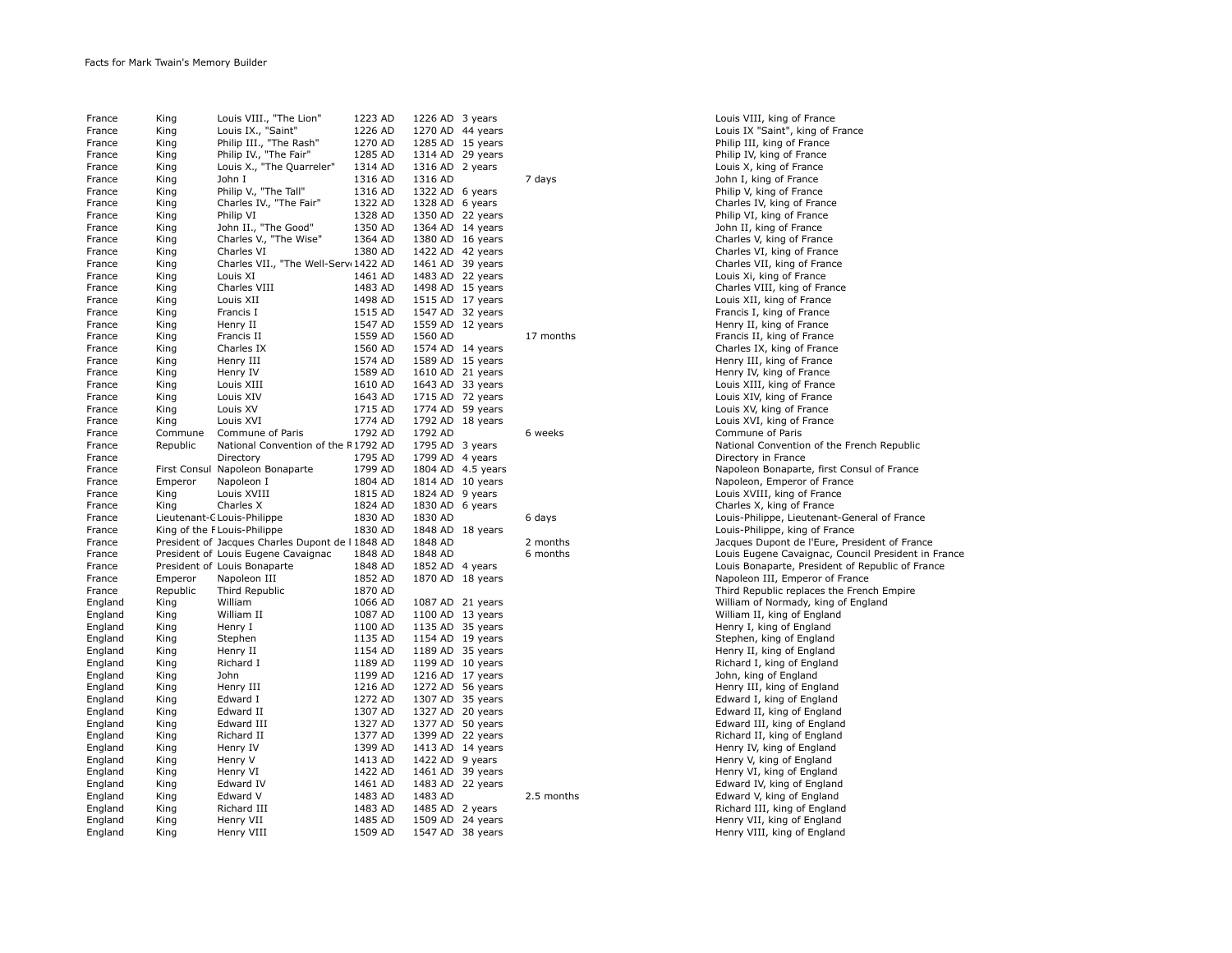| England | King    | Edward VI                                      | 1547 AD | 1553 AD | 6 years  |          |
|---------|---------|------------------------------------------------|---------|---------|----------|----------|
| England | Queen   | Mary I                                         | 1553 AD | 1558 AD | 5 years  |          |
| England | Queen   | Elizabeth                                      | 1558 AD | 1603 AD | 45 years |          |
| England | King    | James I                                        | 1603 AD | 1625 AD | 22 years |          |
| England | King    | Charles I                                      | 1625 AD | 1649 AD | 24 years |          |
| England |         | Commonwea Council of State of the Comr 1649 AD |         | 1653 AD | 4 years  |          |
| England |         | Lord Protect Oliver Cromwell                   | 1653 AD | 1658 AD | 5 years  |          |
| England |         | Lord Protect Richard Cromwell                  | 1658 AD | 1659 AD |          | 7 months |
| England | King    | The Army                                       | 1659 AD | 1660 AD | 1 year   |          |
| England | King    | Charles II                                     | 1660 AD | 1685 AD | 25 years |          |
| England | King    | James II                                       | 1685 AD | 1688 AD | 3 years  |          |
| England | King    | William III                                    | 1688 AD | 1702 AD | 14 years |          |
| England | Queen   | Mary II                                        | 1688 AD | 1694 AD | 6 years  |          |
|         |         | Anne                                           | 1702 AD | 1714 AD |          |          |
| England | Queen   |                                                |         |         | 12 years |          |
| England | King    | George I                                       | 1714 AD | 1727 AD | 13 years |          |
| England | King    | George II                                      | 1727 AD | 1760 AD | 33 years |          |
| England | King    | George III                                     | 1760 AD | 1820 AD | 60 years |          |
| England | King    | George IV                                      | 1820 AD | 1830 AD | 10 years |          |
| England | King    | William IV                                     | 1830 AD | 1837 AD | 7 years  |          |
| England | Queen   | Victoria                                       | 1837 AD |         |          |          |
| Spain   | King    | Ferdinand V. of Castile, III. (1479 AD         |         | 1516 AD | 37 years |          |
| Spain   | King    | Isabella, Queen of Castile                     | 1479 AD | 1504 AD | 25 years |          |
| Spain   | King    | Charles I. of Spain                            | 1516 AD | 1556 AD | 40 years |          |
| Spain   | King    | Philip II                                      | 1556 AD | 1598 AD | 42 years |          |
| Spain   | King    | Philip III                                     | 1598 AD | 1621 AD | 23 years |          |
| Spain   | King    | Philip IV                                      | 1621 AD | 1665 AD | 44 years |          |
| Spain   | King    | Charles II                                     | 1665 AD | 1700 AD | 35 years |          |
| Spain   | King    | Philip V                                       | 1700 AD | 1746 AD | 46 years |          |
| Spain   | King    | Ferdinand VI                                   | 1746 AD | 1759 AD | 13 years |          |
| Spain   | King    | Charles III                                    | 1759 AD | 1788 AD | 29 years |          |
| Spain   | King    | Charles IV                                     | 1788 AD | 1808 AD | 20 years |          |
| Spain   | King    | Joseph Bonaparte                               | 1808 AD | 1814 AD | 6 years  |          |
| Spain   | King    | Ferdinand VII                                  | 1814 AD | 1833 AD | 19 years |          |
| Spain   | King    | Isabella II                                    | 1833 AD | 1868 AD | 35 years |          |
| Spain   | King    | <b>Provisional Government</b>                  | 1868 AD | 1870 AD | 2 years  |          |
| Spain   | King    | Abecomesus                                     | 1870 AD | 1873 AD | 3 years  |          |
| Spain   | King    | Provisional Republic                           | 1873 AD | 1874 AD | 1 year   |          |
| Spain   | King    | Alphonso XII                                   | 1874 AD | 1885 AD | 11 years |          |
| Spain   | King    | Marie de la Mercedes                           | 1885 AD | 1886 AD |          | 6 months |
|         |         |                                                |         |         |          |          |
| Spain   | King    | Baby King                                      | 1886 AD |         |          |          |
| Russia  | Czar    | Peter I, The Great                             | 1682 AD | 1725 AD | 43 years |          |
| Russia  | Czar    | Ivan V                                         | 1682 AD | 1696 AD | 14 years |          |
| Russia  | Czarina | Catherine I                                    | 1725 AD | 1727 AD | 2 years  |          |
| Russia  | Czar    | Peter II                                       | 1727 AD | 1730 AD | 3 years  |          |
| Russia  | Czarina | Anna                                           | 1730 AD | 1740 AD | 10 years |          |
| Russia  | Czar    | Ivan VI                                        | 1740 AD | 1741 AD | 1 year   |          |
| Russia  | Czarina | Elizabeth                                      | 1741 AD | 1762 AD | 21 years |          |
| Russia  | Czar    | Peter III                                      | 1762 AD | 1762 AD |          | 6 months |
| Russia  | Czarina | Catherine II                                   | 1762 AD | 1796 AD | 34 years |          |
| Russia  | Czar    | Paul                                           | 1796 AD | 1801 AD | 5 years  |          |
| Russia  | Czar    | Alexander I                                    | 1801 AD | 1825 AD | 24 years |          |
| Russia  | Czar    | Nicholas                                       | 1825 AD | 1855 AD | 30 years |          |
| Russia  | Czar    | Alexander II                                   | 1855 AD | 1881 AD | 26 years |          |
| Russia  | Czar    | Alexander III                                  | 1881 AD |         |          |          |
| Prussia | King    | Frederick I                                    | 1701 AD | 1713 AD | 12 years |          |
| Prussia | King    | Frederick William I                            | 1713 AD | 1740 AD | 27 years |          |
| Prussia | King    | Frederick II, the Great                        | 1740 AD | 1786 AD | 46 years |          |
| Prussia | King    | Frederick William II                           | 1786 AD | 1797 AD | 11 years |          |
| Prussia | King    | Frederick William III                          | 1797 AD | 1840 AD | 43 years |          |
| Prussia | King    | Frederick William IV                           | 1840 AD | 1861 AD | 21 years |          |
|         |         |                                                |         |         |          |          |

Edward VI, king of England Mary I, queen of England Elizabeth I, queen of England James I, king of England Charles I, king of England English Commonwealth Oliver Cromwell, Lord Protector Richard Cromwell, Lord Protector Army takes control of Cromwell's England Charles II restores English monarchy James II, king of England William III, king of England Mary II, queen of England Anne, queen of England George I, king of England George II, king of England George III, king of England George IV, king of England William IV, king of England Victoria, queen of England Ferdinand V of Castile, king of Spain Isabella, queen of Spain with Ferdinand Charles I. king of Spain Philip II, king of Spain Philip III, king of Spain Philip IV, king of Spain Charles II, king of Spain Philip V, king of Spain Ferdinand VI, king of Spain Charles III, king of Spain Charles IV, king of Spain Joseph Bonaparte, king of Spain Ferdinand VII, king of Spain Isabella II, queen of Spain Provisional government after Isabella II, Spain Abecomesus, king of Spain Provisional government post Abecomesus, Spain Alphonso XII, king of Spain Marie de la Mercedes, queen of Spain Spanish king still an infant when crowned Peter I, czar of Russia Ivan V, czar of Russia Catherine I, czarina of Russia Peter II, czar of Russia Anna, czarina of Russia Ivan VI, czar of Russia Elizabeth, czarina of Russia Peter III, czar of Russia Catherine II, czarina of Russia Paul, czar of Russia Alexander I, czar of Russia Nicholas, czar of Russia Alexander II, czar of Russia Alexander III, czar of Russia Frederick I, king of Prussia Frederick William I, king of Prussia Frederick II "the Great", king of Prussia Frederick William II, king of Prussia Frederick William III, king of Prussia Frederick William IV, king of Prussia